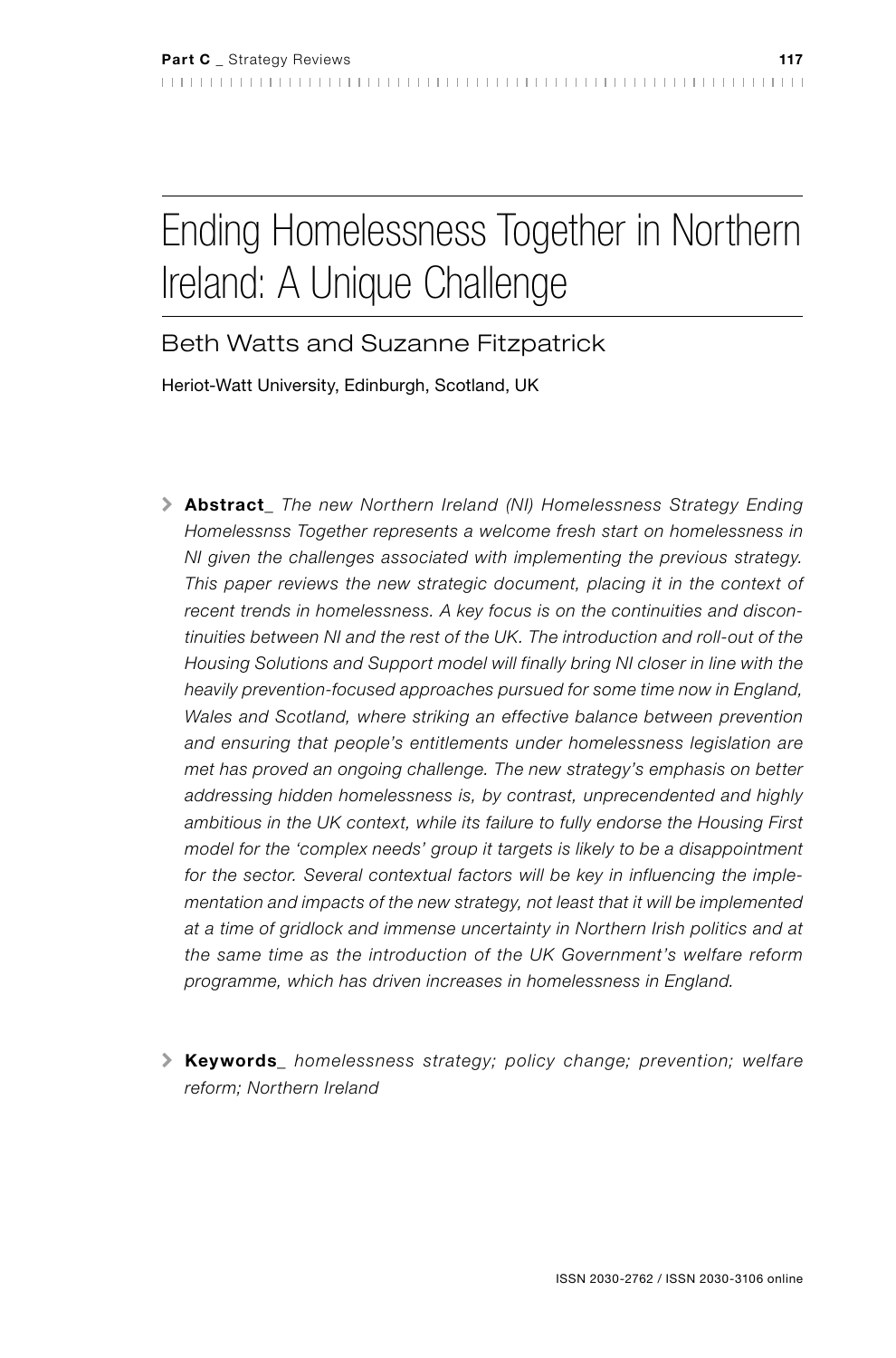#### Introduction

Northern Ireland is unusual in a UK context in having had a rolling sequence of national homelessness strategies in place since 2002. Though Wales published a ten-year homelessness plan in 2009 (Welsh Assembly Government, 2009), no such strategies are in place in England and Scotland, albeit that there have been recent calls for them to be developed (Shelter Scotland, 2016; House of Commons Communities and Local Government Committee, 2016). Despite Northern Ireland's apparent advantage in this regard, levels of official homelessness increased significantly during the period of the last homelessness strategy (2012-17), and population rates of recorded homelessness are higher in Northern Ireland than elsewhere in the UK. This review<sup>1</sup> of the *Homelessness Strategy for Northern Ireland 2017-22: Ending Homelessness Together* begins by exploring trends in homelessness over the last decade or so, and explaining why these contrast sharply with those seen elsewhere in the UK. After a brief review of the focus and implementation of the previous strategy, the core components of the new strategy are considered, including: prevention; accommodation and support; chronic homelessness; and oversight, delivery and monitoring. Particular emphasis is given throughout to the parallels and divergences with broader UK homelessness policy and practice.

The Westminster government-led welfare reform programme well underway in England, Scotland and Wales, but only now being implemented in Northern Ireland, is identified as a key context in which the strategy's likelihood of 'ending homelessness together' must be understood. Also important is the unique social, political and policy context that pertains in Northern Ireland, notably: historical legacies heightening the sensitivity of housing policy reform; the political impasse that has left the jurisdiction without a functioning executive since January 2017; the particularly consequential likely impacts of the UK's exit from the European Union in Northern Ireland; and the recent 'confidence and supply' deal reached between May's Conservative Party and the Democratic Unionist Party (DUP) in Westminster to secure a parliamentary majority in exchange for gains for Northern Ireland.

*<sup>1</sup>* Parts of this review draw on analysis previously published in Fitzpatrick *et al.* (2016) and Wilcox *et al.* (2017).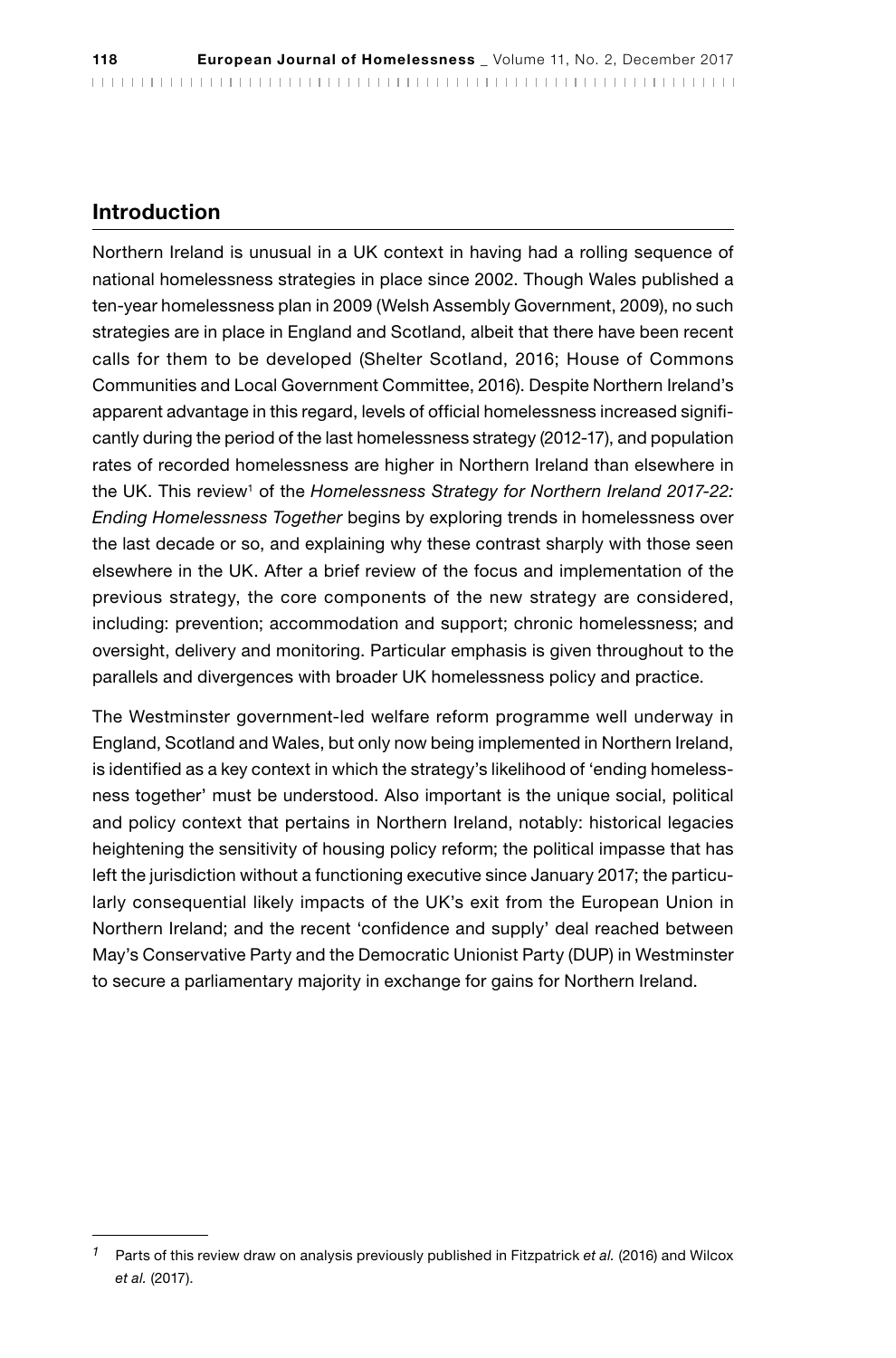#### Homelessness in Northern Ireland in a UK context

In the UK, there are legal duties placed on local authorities to rehouse certain 'priority need' homeless households, mainly families with children but also vulnerable adults.2 Those accepted as owed the 'full rehousing duty' are described as statutorily homeless. Levels of statutory homelessness in Northern Ireland increased rapidly in the early 2000s, and have remained at historically high levels of between 18 and 20 thousand presentations to the Northern Ireland Housing Executive (NIHE) since 2005/6. The number of applicants owed the main rehousing duty under homelessness legislation stood at 11200 in 2015/16, a 13% increase on 2012/13 levels. These homelessness trends are in stark contrast to those seen elsewhere in the UK (see Figure 1). Furthermore, rates of statutory homelessness acceptances are considerably higher than in other UK nations at almost 15 per 1 000 of the population, compared to 11.7 in Scotland, 3.6 in Wales and 2.3 in England (see Figure 2). Reflective of this, 80% of annual NIHE (the main social housing provider) lets are allocated to households owed a duty under the homelessness legislation,<sup>3</sup> a proportion very much higher than is seen in England (around 20%) and Wales (18%), or even in Scotland (37%) where the priority need criterion that limits access to the main rehousing duty has been abolished.<sup>4</sup>





Source: UK Housing Review 2017

*<sup>2</sup>* In Scotland, the 'priority need' category was fully phased out in 2012, meaning that virtually all homeless households are now owed the full rehousing duty.

*<sup>3</sup>* Table 105 in UK Housing Review, 2017 Compendium [http://www.ukhousingreview.org.uk/ukhr17/](http://www.ukhousingreview.org.uk/ukhr17/compendium.html) [compendium.html](http://www.ukhousingreview.org.uk/ukhr17/compendium.html)

*<sup>4</sup>* Tables 98b, 99, 103 and 204 in UK Housing Review, 2017 Compendium [http://www.ukhousin](http://www.ukhousingreview.org.uk/ukhr17/compendium.html)[greview.org.uk/ukhr17/compendium.html](http://www.ukhousingreview.org.uk/ukhr17/compendium.html)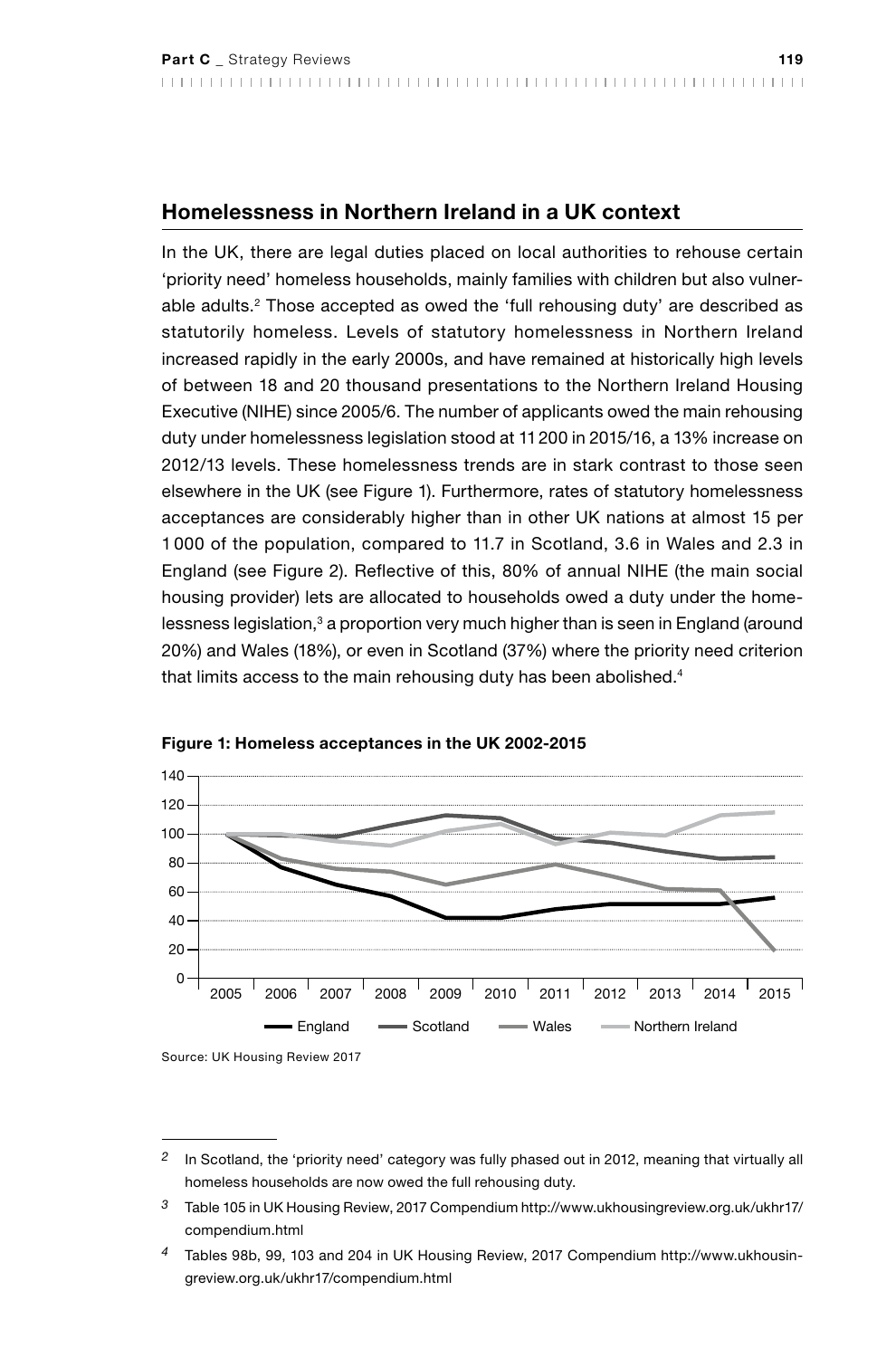

#### Figure 2: Statutory homeless rates across the UK, 2015



Source: UK Housing Review 2017

Every UK nation except Northern Ireland has seen significant drops in statutory homelessness as a result of the introduction of a preventative 'Housing Options' approach (see Figure 1). These falls were most dramatic in England where a proactively preventative model was first adopted (in 2003). Since 2010, however, the combined impact of housing market pressures and the UK Government-led welfare reform programme (involving severe and ongoing cutbacks in benefits, particularly housing allowances, largely concentrated on working age households) have reversed these trends. Official homelessness now stands at 44% above 2009/10 levels, with other measures of homelessness showing the same pattern (Fitzpatrick *et al.*, 2017). In Scotland, gentler falls in homelessness associated with a less aggressive and later adoption of preventative approaches in 2011 have slowed in recent years, likely as a result of the diminishing returns of prevention efforts in the context of the impacts of Westminster-led welfare reforms (Fitzpatrick *et al.*, 2015). In Wales, reductions in homelessness associated with the preventative 'Housing Options' approach have rapidly accelerated following the introduction of a radically revised legal framework introducing new 'prevention and relief' duties on local authorities (Fitzpatrick *et al.*, 2017b).

The uniquely high and stable levels of homelessness seen in Northern Ireland reflect several factors. First, certain groups in housing need in Northern Ireland (namely, older people whose housing is no longer suitable for their needs) have historically been rehoused via the statutory homelessness route, as opposed to the rest of the UK where they are rehoused via mainstream social housing allocations. Second, while homelessness in England was falling as a result of preventative measures in the 2000s, it was rising fast in Northern Ireland linked to affordability pressures associated with a housing market boom underway north and south of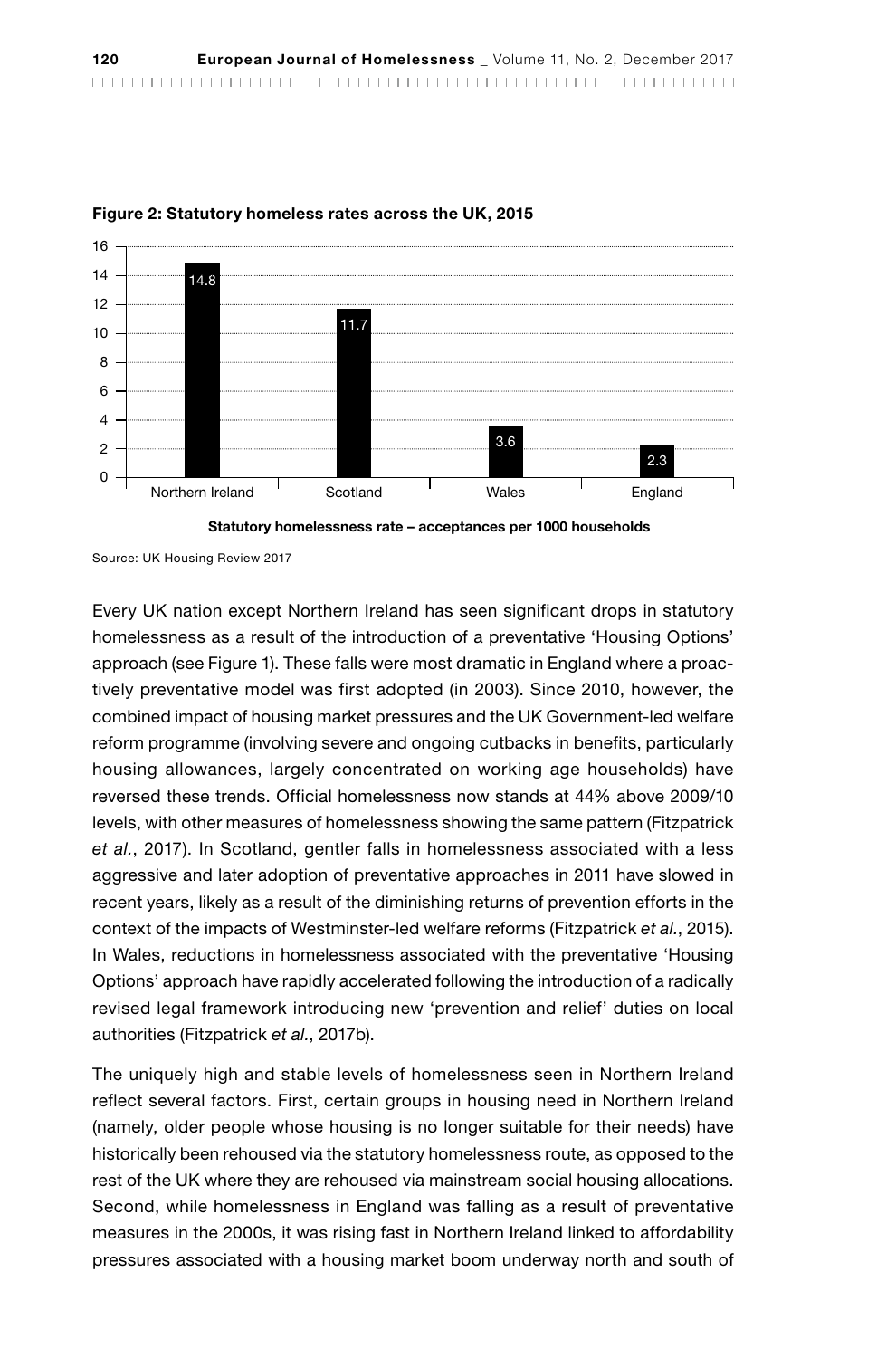the border with the Republic of Ireland. Third, levels of homelessness have remained high in the absence of the firm shift to preventative responses to homelessness seen in every other UK nation. Significant shifts in several of these and other areas are now underway or expected imminently.

Reforms to social housing allocations policy have been expected for some time. Progress has been slow, in part due to the extreme sensitivity surrounding this issue relating to the segregation of housing stock along religious lines and the challenges this poses for developing fair allocation policies. If taken forward, proposed reforms – including a reduction in the number of 'reasonable offers' to which statutory homeless households are entitled and changes to how older people whose accommodation is no longer suitable are dealt with – could result in a fall in statutory homelessness, as well as in the proportion of social housing lets allocated to homeless households (Gray *et al.*, 2013; Fitzpatrick *et al.*, 2016).

Of huge potential import regarding anticipated trends in homelessness is the implementation of the UK-led welfare reform agenda in Northern Ireland over the lifetime of the new homelessness strategy. Reforms limiting the level of housing allowance to which low income households are entitled were introduced in 2008 and 2011 on the same timetable in Northern Ireland as the rest of UK, and have already led to substantial gaps between 'Local Housing Allowance' levels and actual rents paid by recipients, a major concern across the UK, including Northern Ireland (see Beatty *et al.* 2012; Fitzpatrick *et al.*, 2016). Subsequent UK government-led welfare reforms have been highly controversial in Northern Ireland, however, leading to prolonged gridlock during attempts to pass relevant legislation in Stormont, Northern Ireland's devolved legislature. As such, the majority of this welfare reform programme is only now being introduced, much behind the timetable in England, Scotland and Wales and with some significant exceptions and modifications (Evason, 2016) described by sector key informants as the 'envy' of the rest of the UK (Fitzpatrick *et al.*, 2016).

Under the agreed approach, some elements of the reform programme (the overall benefit cap and controversial 'Bedroom Tax')5 will be fully mitigated until 2020. Other elements (the introduction of Universal Credit, a single benefit replacing existing social security benefit, including housing allowances) will be phased in on a later timetable than seen elsewhere in the UK, with the final reform slightly softened compared to the wider UK policy. For example, claimants in Northern Ireland will benefit from fortnightly payments (rather than the monthly payments that will apply elsewhere) and out of work claimants who fail to adhere to work-

*<sup>5</sup>* The overall Benefit Cap limits the total amount of benefit any out of work household can receive. The so called 'Bedroom Tax' limits the level of housing allowance payable to social tenants deemed to be under-occupying their home (see Fitzpatrick *et al.*, 2016).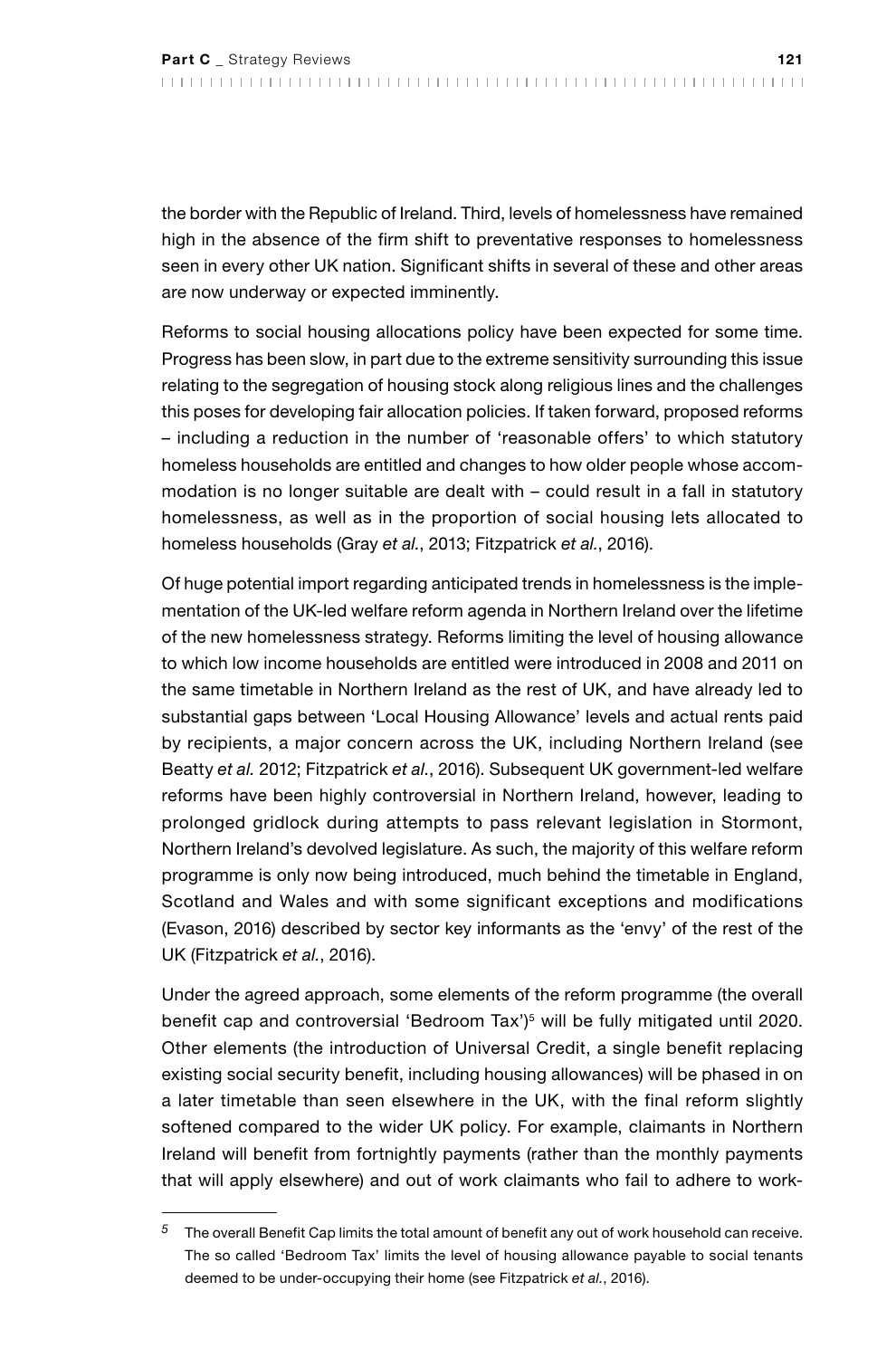related conditions will face a maximum sanction length of 18 months, compared to 3 years in the rest of the UK. The manner in which more recently announced cuts to young people and social tenant's entitlements to housing support (both associated with major homelessness-related concerns among local authorities and homelessness experts) will apply in Northern Ireland is not yet clear (Fitzpatrick *et al.*, 2016), though relevant here is the expectation that the DUP's strengthened negotiating hand post the 2017 UK election will bolster Northern Irish leaders' ability to secure further concessions.

The delayed timetable and modifications to the welfare reform programme in Northern Ireland are highly significant for homelessness given very strong links between these welfare cuts and rising levels of homelessness, particularly in England (Fitzpatrick *et al.*, 2017a). Also relevant is that the Supporting People budget (which provides support to vulnerable individuals including those who are homeless or at risk of homelessness) in Northern Ireland has been frozen at 2008 levels. Though an increase in this budget has been the focus of intense lobbying (Spurr, 2016), the status quo leaves Northern Ireland in a more advantageous position than England, where such budgets have been cut by 67% (Fitzpatrick *et al.*, 2017a). Nevertheless, those in the Northern Ireland homelessness sector remain greatly concerned about the homelessness impacts of the welfare reform programme. Some have voiced concerns that there is insufficient understanding of the likely homelessness impacts of these changes (Fitzpatrick *et al.*, 2016).

#### Homelessness Strategies in Northern Ireland

Though Northern Ireland's first homelessness strategy was published in 2002, it was in 2010 that legislation introduced a statutory duty on the Housing Executive to produce such a strategy (every five years) and a requirement on a wide range of public bodies to take these strategies into account in the exercise of their own functions. The 2012-17 strategy (NIHE, 2012) thus sets the immediate context for this review of the new strategy released in May 2017. The 2012-17 strategy identified as its vision to ensure that "long-term homelessness and rough sleeping is eliminated across Northern Ireland by 2020" (p.7). It aimed to do so via four strategic objectives: placing homelessness prevention at the forefront of service delivery; reducing the duration of homelessness (time spent in temporary accommodation); removing the need to sleep rough; and improving services to vulnerable homeless households.

This substantive focus commanded a great deal of support from those in the sector (Fitzpatrick *et al.*, 2014; Fitzpatrick *et al*., 2016; NIHE, 2017). There has however been considerable disappointment about the implementation of the strategy. An independent evaluation found that the majority (32 of 38) of actions specified within it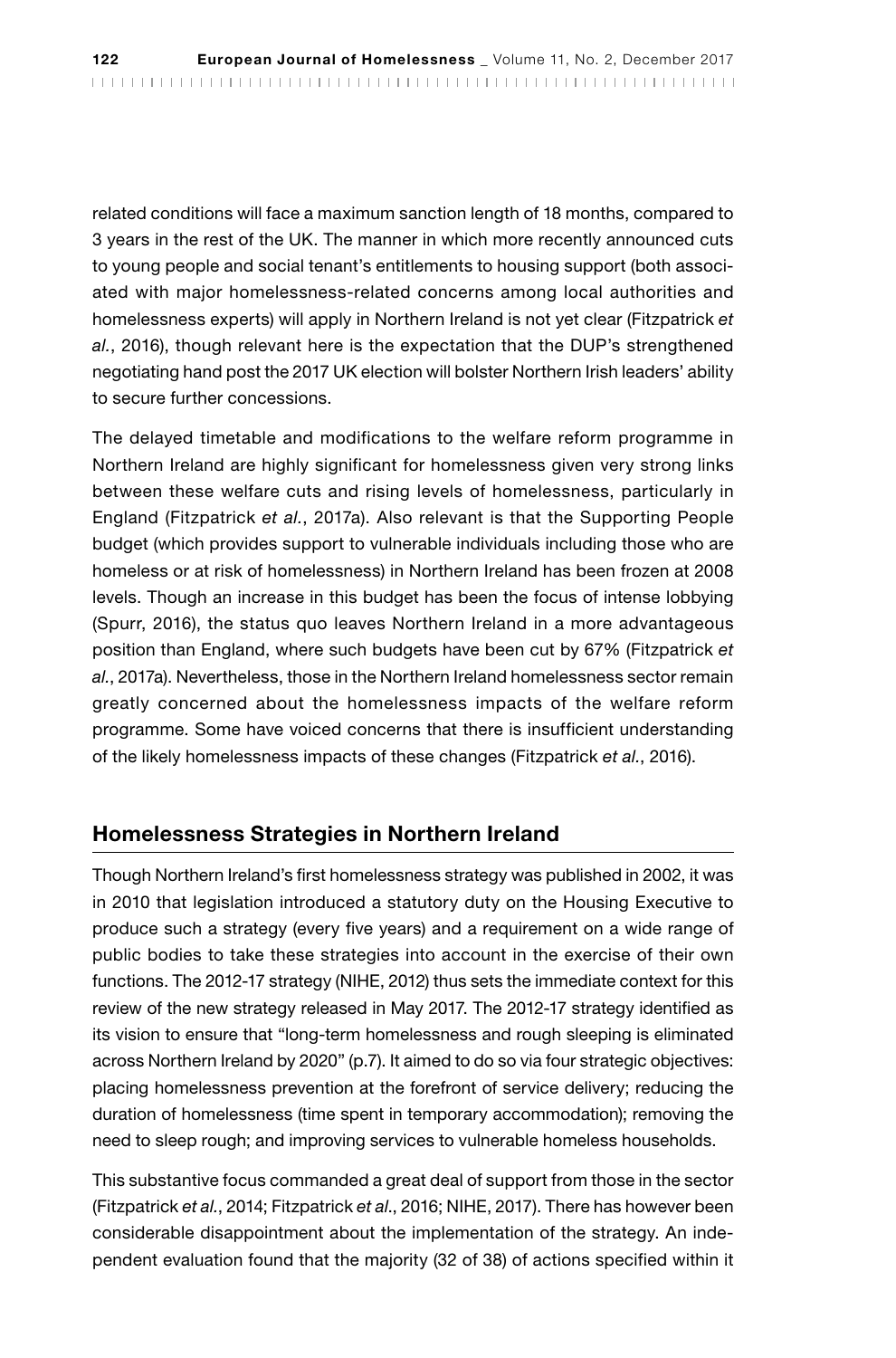had been completed by 2016, but also that "Gaps remained in service provision and progress in delivering the Strategy had not always been rapid", including in relation to the strategy's core aim of developing preventative services (Boyle and Pleace, 2017, p.5). This conclusion regarding the limits of the strategy's achievements is echoed – though more strongly – in the perspectives of key informants interviewed for the independent *Homelessness Monitor* (Fitzpatrick *et al.*, 2016), who identified two key issues that curtailed its effective implementation: first, substantial internal changes and staff turnover in the Northern Ireland Housing Executive following a wide ranging review of its functions (Department for Social Development (DSD), 2012), and second, a failure to achieve effective inter-departmental buy-in and coordination, despite this being a core priority of the strategy.

With this as its backdrop, the new 2017-22 homelessness strategy orients around an overarching vision of 'ending homelessness together' – both less specific and more ambitious than the vision of the former strategy. This formulation combines the now fashionable, but also conceptually slippery focus on 'ending homelessness' (O'Sullivan, 2016), with explicit acknowledgement that progress requires the action of a number of key players across the statutory and voluntary sectors, not just the Northern Ireland Housing Executive which has statutory responsibility for homelessness. In pursuit of this vision, the strategy identifies five objectives:

- 1. To prioritise homelessness prevention.
- 2. To secure sustainable accommodation and appropriate support solutions for homeless households.
- 3. To further understand and address the complexities of chronic homelessness across Northern Ireland.
- 4. To ensure the right mechanisms are in place to oversee and deliver this strategy.
- 5. To measure and monitor existing and emerging need to inform the ongoing development of appropriate services.

These objectives are to be achieved via a series of specific short (year 1), medium (year 2/3) and long-term (year 4/5) actions. Notwithstanding the political gridlock that has left Northern Ireland without a functioning executive from January 2017 to the time of writing (September 2017), the strategy explicitly seeks to compliment the 2016 draft Programme for Government's 'outcomes-based approach' and, specifically, outcome 8 in this framework – that "we care for others and we help those in need" (Northern Ireland Executive, 2016, p. 31). In so doing the strategy pursues three outcomes – 'we have support that prevents us from becoming homeless', 'we live in suitable homes', and 'we have the support we require to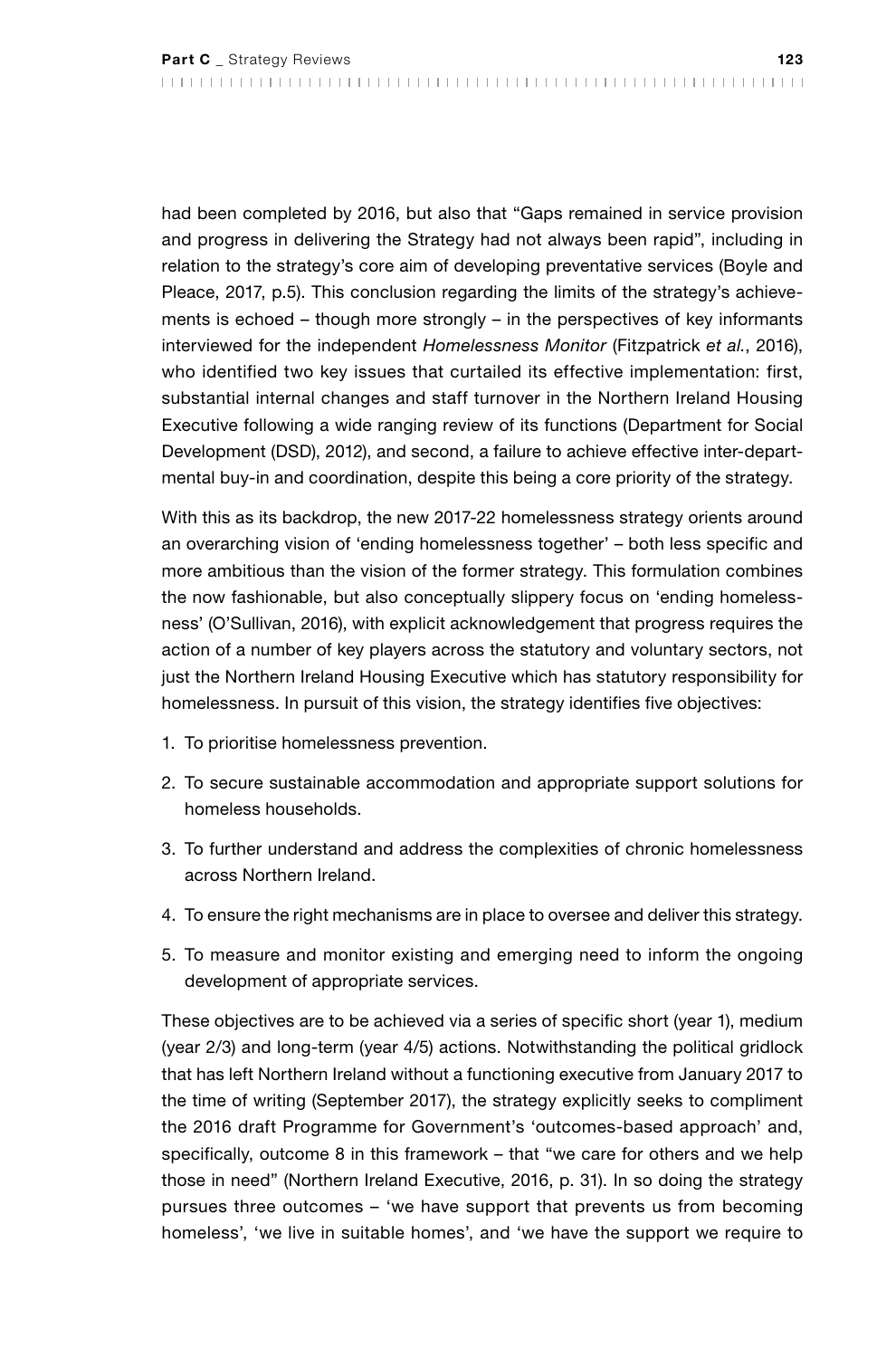access and/or sustain a home' – to be measured via four indicators: homelessness presentations; average length of stay in temporary accommodation; 'full duty applicant' duties discharged; and levels of repeat homelessness.

The new strategy appears to also benefit from the widespread sector support that surrounded the substantive content of the previous strategy. According to the Housing Executive, over 90% of respondents to the consultation on the draft strategy endorsed its vision and objectives (NIHE, 2017). The primary challenge will be overcoming the implementation issues that vexed the previous strategy's progress. With this in mind, the next sections discuss the specifics of the strategy under four themes mirroring its objectives – prevention; accommodation and support; chronic homelessness; and oversight, delivery and monitoring.

#### Prevention

The centrepiece of the new strategy is its focus on prevention and the roll out of the long anticipated 'Housing Solutions and Support' approach. This will involve a re-orientation of frontline staff, who will be trained to take a problem solving and holistic approach to assessing and addressing the needs of those experiencing or at risk of homelessness, with appropriate advice on realistic housing options provided rapidly at the first point of contact, and with case managers 'sticking with' more complex cases until their homelessness is resolved and support in place to meet their wider needs (Fitzpatrick *et al.*, 2016). In 2016, the Housing Solutions and Support model was piloted in three areas, and is being rolled out to the rest of Northern Ireland during 2017. Complementing this move is a commitment in the new strategy to 'identify pre-crisis "homeless indicators"' (p.26) – on which there is an already substantial evidence base (Bramley *et al.*, 2015; Fitzpatrick *et al.*, 2015; Watts *et al.*, 2015) that those implementing this action can immediately employ – and commission training for relevant frontline workers to use those triggers to inform prevention work.

In addition, and uniquely in a UK context, the strategy commits to the development of an "effective communication strategy to ensure that households approaching crisis can access the right support quickly" (p. 26). This is framed as an explicit attempt to "reduce instances of hidden homelessness" (p.7), a problem foregrounded within the strategy. Recognition of the issue at this level, and such a clear commitment to proactively address it, marks Northern Ireland out from its UK counterparts and is laudable given the highly damaging experiences that can be associated with hidden homelessness (Reeve, 2004), in particular for young people (McCoy and Hug, 2016). This approach to addressing hidden homelessness may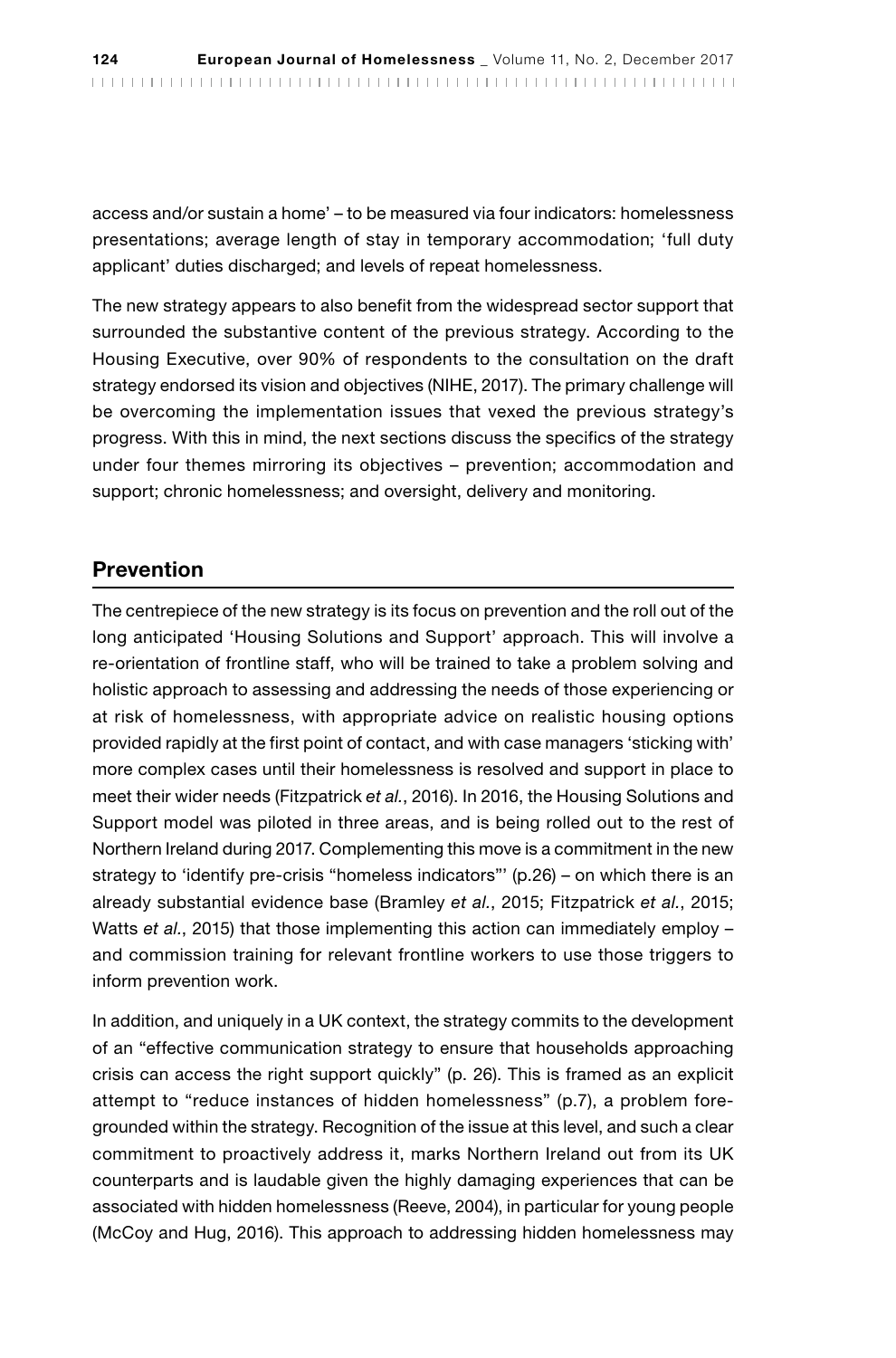therefore provide a model for other UK nations to consider. That being said, this element of the strategy is very ambitious given the potential for it to increase demand for services just as the impacts of welfare reform begin to be felt.

The overall move towards a prevention-focused response to homelessness brings Northern Ireland closer to approaches already adopted elsewhere in the UK. The Housing Solutions and Support model specifically takes inspiration from the Scottish variant of homelessness prevention (Mahaffy, 2013), a 'lighter touch' and more cautious approach than that seen in England in the early 2000s. There was not an appetite to pursue the more 'aggressive' (Wilcox *et al.*, 2010) approach to prevention seen in England, likely in light of associated concerns that in some cases prevention amounted to 'gatekeeping' (i.e. the illegal practice of not allowing homeless households to access their statutory entitlements under homelessness legislation) (Pawson, 2007). Scotland has not escaped the tension between effective and appropriate prevention and gatekeeping, however. A Scottish Housing Regulator inquiry identified over-zealous prevention practice in some local authorities (Scottish Housing Regulator, 2014), which appears to have reinforced the more cautious application of preventative measures (Fitzpatrick *et al.*, 2015). This in turn has led to calls for Scotland to be more assertive in its homelessness prevention work (Watts, 2017).

These tensions underline the very difficult balance to be struck between the effective pursuit of non-statutory prevention efforts of the kind now being rolled out in Northern Ireland and ensuring that people's entitlements under homelessness legislation are met (see Pawson, 2007; Dobie *et al.*, 2014). This balancing act in part prompted recent and radical legislative change in both Wales (via the Housing (Wales) Act 2014) and England (via the Homelessness Reduction Act 2017), which have brought prevention work inside the statutory homelessness system by introducing duties on local authorities to take reasonable steps to prevent and relieve homelessness (Fitzpatrick *et al.*, 2017a; Fitzpatrick *et al*., 2017b). In Northern Ireland, where (unlike in Scotland) the priority need test still operates, there may be a strong incentive for Housing Solutions and Support teams to focus their non-statutory prevention efforts on 'priority need' households who will be owed the full rehousing duty if preventative interventions fail. This leaves Northern Ireland as the only UK jurisdiction still offering single 'non priority' homeless households limited help.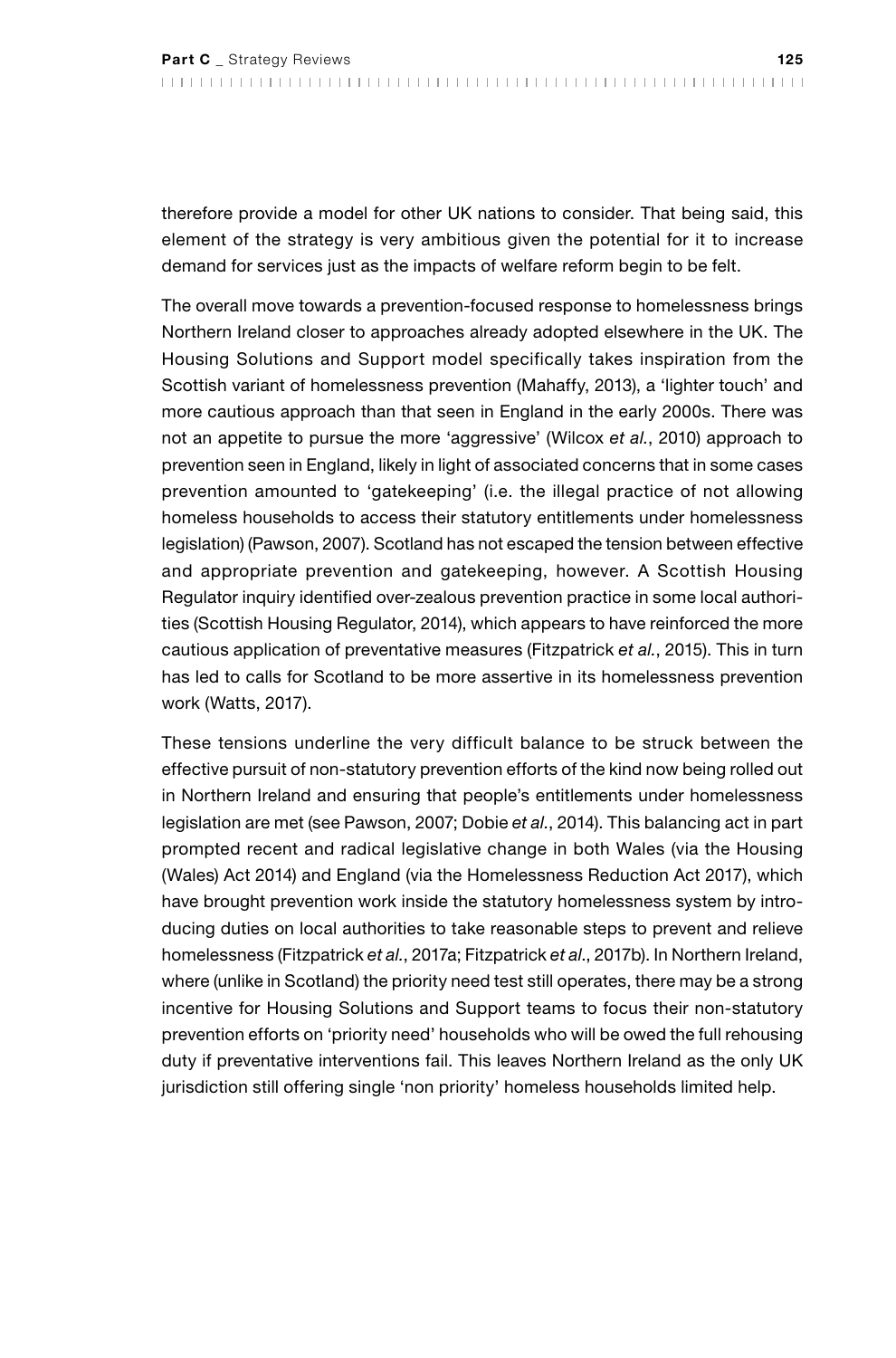#### Accommodation and Support

The core actions identified in pursuit of the strategic objective to 'secure sustainable accommodation and appropriate support solutions for homeless households' are a review of temporary accommodation and a continuation of efforts to use the private rented sector to assist homeless households.

The commitment to review current temporary accommodation provision, and – linked to the Supporting People review published in 2015 (DSD, 2015) – develop a temporary accommodation provision strategy on that basis is a welcome, albeit onerous, aspect of the strategy for several reasons. First, there has been concern in the Northern Irish homelessness sector about a failure to link the review and design of Supporting People programmes to homelessness strategies (Fitzpatrick *et al.*, 2016). Second, the damaging impacts of poor quality temporary accommodation (for instance, Bed and Breakfast accommodation and large-scale hostel-like provision) on vulnerable homeless people in relation to negative peer effects, violence and abuse in such contexts, as well as benefit traps and employment disincentives associated with rent levels etc. is now well understood (Johnsen and Watts, 2014; Watts *et al.*, 2015; Fitzpatrick and Watts, 2016). Alternative 'housingled' and non-institutional approaches are now accruing an increasingly impressive evidence base (Fitzpatrick *et al.*, 2010; Fitzpatrick and Watts, 2016). This review of temporary accommodation thus gives policy-makers in Northern Ireland an opportunity to engage with this evidence base and the full range of alternative forms of temporary accommodation available, with the Supporting People strategy's emphasis on moving towards floating-support provision (as opposed to accommodation-based models) a positive foundation on which to build. The development of the Temporary Accommodation Provision Strategy is anticipated to happen in the last year of the current strategy (2021/22). These long timescales may reflect that a significant change in the kinds of services commissioned, and how these are commissioned (i.e. via competitive tendering) is likely to be sensitive and controversial, despite having been on the cards for some time already (Fitzpatrick *et al.*, 2014; DSD, 2015; Fitzpatrick *et al*., 2016; NIHE, 2017).

The homelessness strategy's emphasis on continuing to focus on the private rented sector (PRS) as a resolution to homelessness goes with the grain of both existing practice in Northern Ireland (where a payment by results PRS access scheme was established in 2014, see Charted Institute of Housing *et al.*, 2011) and elsewhere in the UK, where there has been a focus on using the private rented sector as a preventative measure (helping those at risk of homelessness access or maintain PRS accommodation before becoming homelessness) and a resolution to homelessness (Clarke and Monk, 2013; Reeve *et al.*, 2016). Pursuit of this agenda is all the more essential in Northern Ireland given its lower proportion of social housing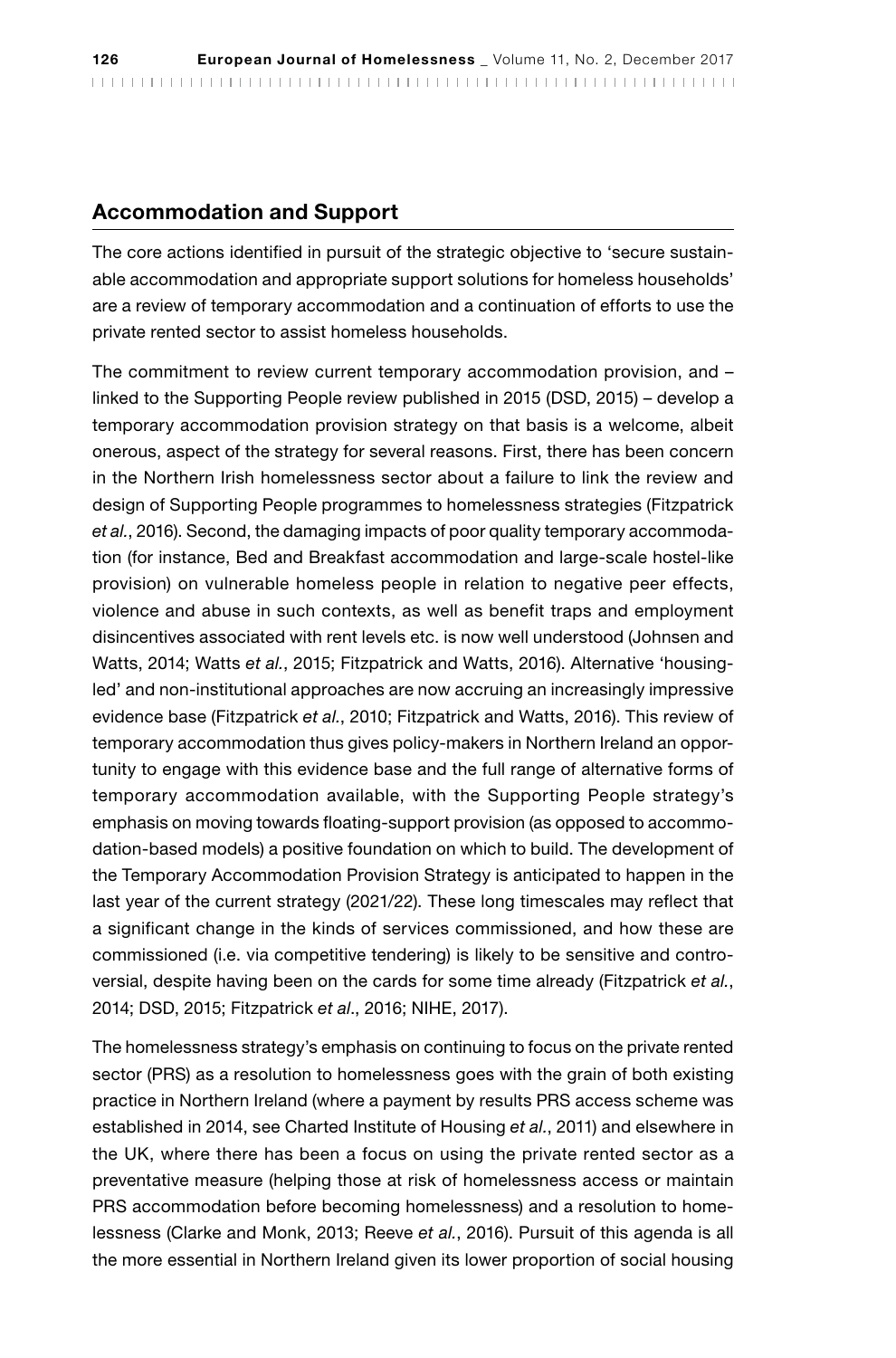stock than elsewhere in the UK (Wilcox *et al.*, 2017); the declining number of social sector lettings available to new tenants annually; the very high proportion of these lets that go to homeless households; and the fact that the tenure is less prone to levels of spatial religious segregation than social housing in Northern Ireland (Fitzpatrick *et al.*, 2016). As elsewhere in the UK, Northern Ireland's PRS has grown exceedingly fast in recent years, quadrupling in size in the last 14 years (Fitzpatrick *et al.*, 2016). There are, nevertheless, some concerns about the capacity of the PRS to play an expanded role in homelessness in light of the prevalence of small-scale reluctant landlords and the consequential fragility of supply (Fitzpatrick *et al.*, 2016) and welfare reform measures that may reduce the willingness of private landlords to house those who are homeless (Reeve *et al.*, 2016).

The actions concerning accommodation and support identified in the homelessness strategy and described in this section are fairly narrow. This must be understood in the context of the strategy's focus on accommodation-related issues only, and the complimentary work being led by the Department for Communities on an inter-departmental homelessness action plan. This will focus on *non*-accommodation services required to meet the strategy's aims and will be developed via co-production with key partners. As no substantive work on this action plan is yet in the public domain, it cannot be included in this review, but its contents will be fundamental to achieving the aim of 'ending homelessness together'.

#### Chronic Homelessness

Chronic homelessness and rough sleeping are a sensitive issue in Northern Ireland in the aftermath of the multiple street deaths in Belfast during winter 2015/16 (Fitzpatrick *et al.*, 2016), albeit that a street needs audit conducted during summer 2015 identified low levels of rough sleeping in the city (NIHE, 2016). It is therefore fitting that better understanding and addressing chronic homelessness is a core objective of the strategy. The actions associated with this objective are to review and implement Rough Sleeper Strategies in Northern Ireland's two major cities; to identify need outside of these urban areas and devise an action plan to address them; and to ensure appropriate housing models for this group.

The rather open nature of this third action is likely to be a disappointment for those in the sector who were hoping for an explicit endorsement and 'mainstreaming' of the Housing First model in the new strategy (Housing First offers rough sleepers with complex needs immediate access to mainstream housing and the supports to maintain it, see Padgett, Henwood and Tsemberis, 2016). While the body of the strategy does record an intention to develop this approach (p.23), the commitments to action are very muted, extending only to examining "the potential for other Housing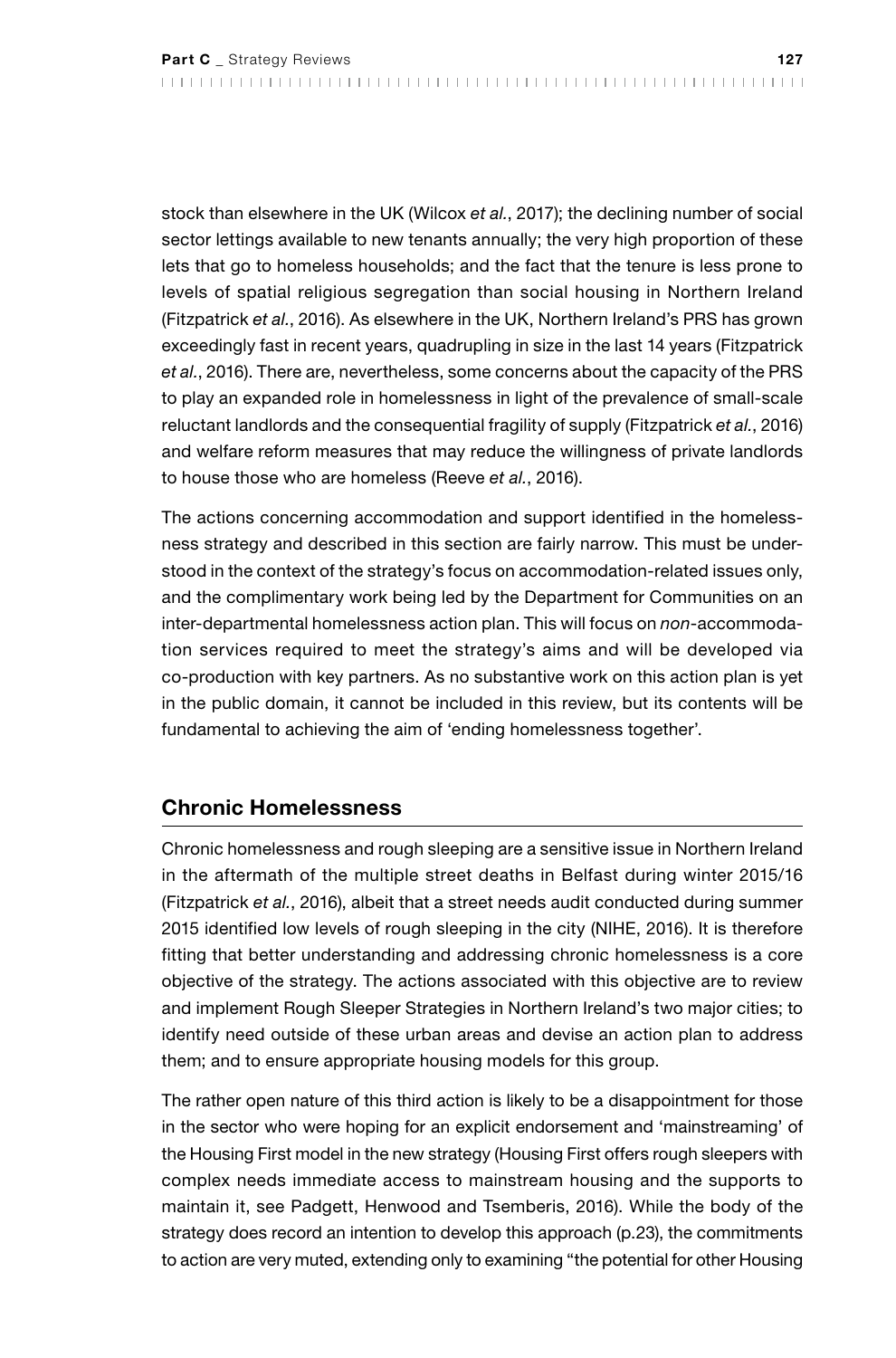Led Pathway Models for chronic homeless clients (subject to available funding)" (p.27). This is in contrast to the enthusiasm for and apparent momentum around Housing First articulated by sector key informants quoted in the 2016 Homelessness Monitor, who described a 'big push' around Housing First and voiced strong support and optimism regarding the Depaul Housing First pilot underway in Belfast at the time (Fitzpatrick *et al.*, 2016). The evaluation of this pilot has since been published, demonstrating (in line with a now overwhelming body of international evidence) high tenancy sustainment rates and good value for money (Boyle *et al.*, 2016). Nevertheless, the limited strategy commitments in this area – and some notes of caution from sector key informants in the Homelessness Monitor – indicate that financial considerations are likely to have been the central factor preventing a more enthusiastic commitment to expanding Housing First provision as part of the homelessness strategy. This change of tack puts Northern Ireland at odds with recent developments in England where, for instance, several major political parties included commitments to Housing First in their manifestos for the June 2017 Westminster election.

### Oversight, Delivery and Monitoring

The new strategy includes a strong focus on delivery mechanisms, data gathering, monitoring, review and evaluation processes, likely reflecting both the outcomesframework adopted in the draft Programme for Government, and a recognition of the implementation challenges that vexed the previous strategy, in particular concerning cross-departmental and inter-agency working. An inter-departmental, multi-agency Homelessness Strategy Steering Group will be "tasked with ensuring the strategic delivery of the Strategy… [and] will ensure strategic direction and accountability… is shared across all relevant agencies" (p.24). The Group will be chaired by the Department for Communities, the successor (established in May 2016) to the Department for Social Development (responsible for progressing and monitoring the previous strategy, see NIHE, 2012), but incorporating a wider range of functions, including around employment, enterprise and local government.

The broader remit of the newly formed Department brings together a number of "critically aligned functions" relevant to homelessness that may help to foster a more joined-up approach (Fitzpatrick *et al.*, 2016, pp.32-33). In addition, the size of the Department may bring positive benefits as regards departmental funding. Further still, the ambitious focus on data collection, impact monitoring, reviews and evaluation processes within the strategy will, if taken forward and sufficiently resourced, offer a clear route to identifying implementation issues early and provide considerable intelligence regarding whether interventions are working, as well as shedding more light than existing data allows on the profile and number of people experiencing homelessness in Northern Ireland.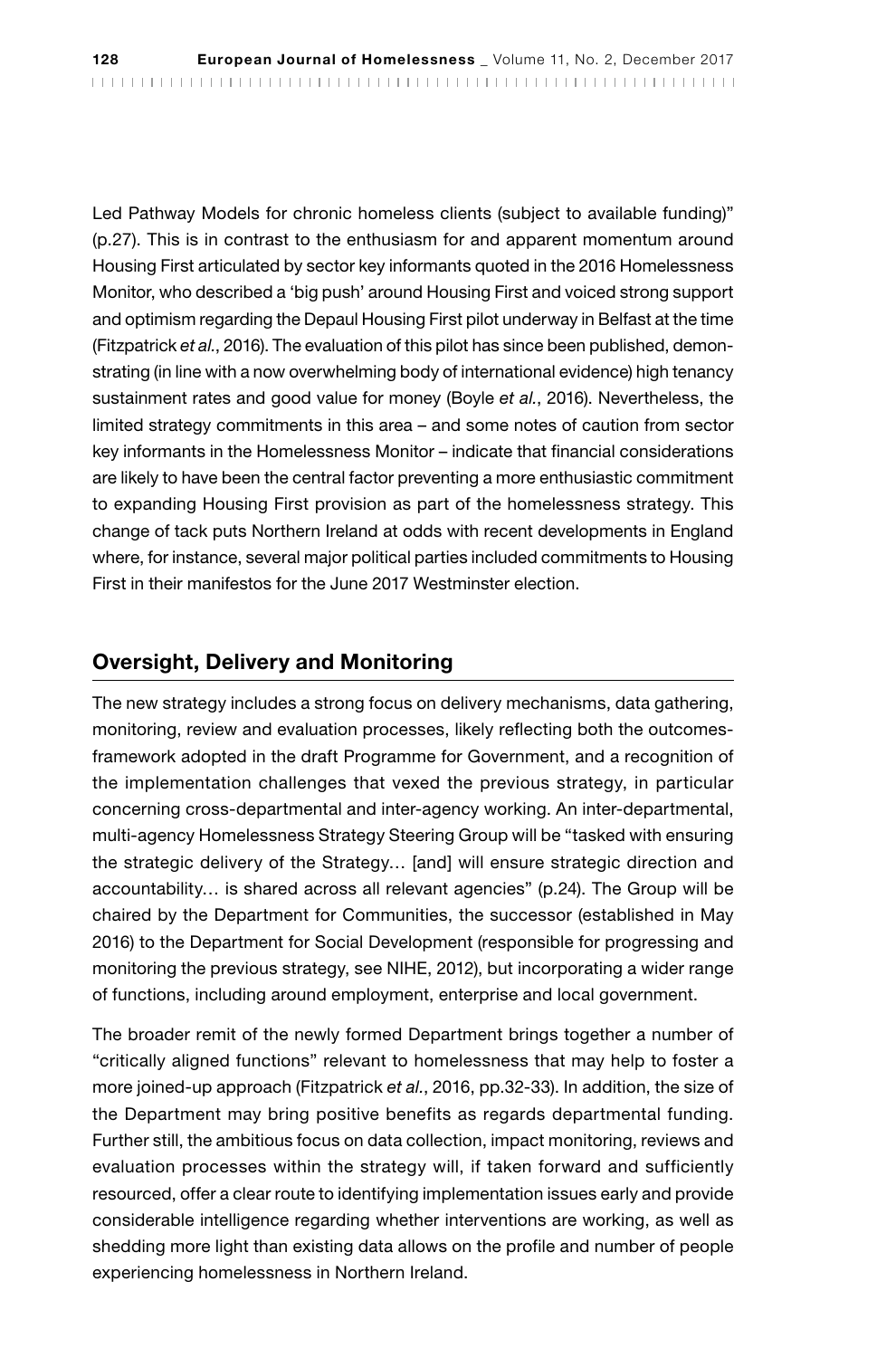On the other hand, the large size of the newly established Department for Communities may mean that homelessness struggles for profile and funding in the context of this wide portfolio, in particular given that it is this department that will shoulder the burden of managing the implementation and impacts of the welfare reform programme. Furthermore, one of the key failures of inter-agency working effecting the previous strategy concerned the lack of commitment from the Department of Health on homelessness, with very important impacts in relation to access to detoxification facilities for those with serious substance misuse problems (Fitzpatrick *et al.*, 2016). It is not clear that the new delivery arrangements are any better placed to ensure a change in this regard, and there are no specific commitments in the main strategy in this area. Lastly, though there is a strong and welcome emphasis on data, monitoring, evaluation and review processes in the strategy, the specifics of this are not clear. Moreover, of the four overarching indicators identified – homelessness presentations; average length of stay in temporary accommodation; 'full duty applicant' duties discharged; levels of repeat homelessness (p.17) – the baseline position is provided for only the first two of these. Getting these monitoring systems right, and establishing a clear baseline position against which to judge progress, will be crucial to establishing an effective incentive structure to support delivery of the strategy.

Successful implementation of the strategy will also depend in substantial part on the buy-in and will of the yet to be formed Northern Ireland Executive, and specifically, Minister for Communities, and on the implications of a new government for the future of the Housing Executive, the recent history of which has been tumultuous and disrupted. Continuation of the current political stalemate in Northern Ireland, or a return to direct rule by Westminster, are likely to considerably constrain progress on the homelessness strategy, as well as in other policy areas.

#### **Conclusions**

Given the challenges associated with implementing the previous strategy, *Ending Homelessness Together* represents a welcome fresh start on homelessness in Northern Ireland. The focus on homelessness prevention serves to catch Northern Ireland up with developments that have paid dividends and reduced levels of homelessness elsewhere in the UK. The impacts of prevention however, particularly in England, have sometimes been controversial (Pawson, 2007) and a key challenge will be ensuring that the Housing Solutions and Support model is effective at genuinely preventing homelessness, rather than merely making it harder for homeless households to access their entitlements under the homelessness legislation. As the last UK nation to adopt the model, there are lessons to be learnt on how this balance can be struck: in England and Wales, difficulties striking this balance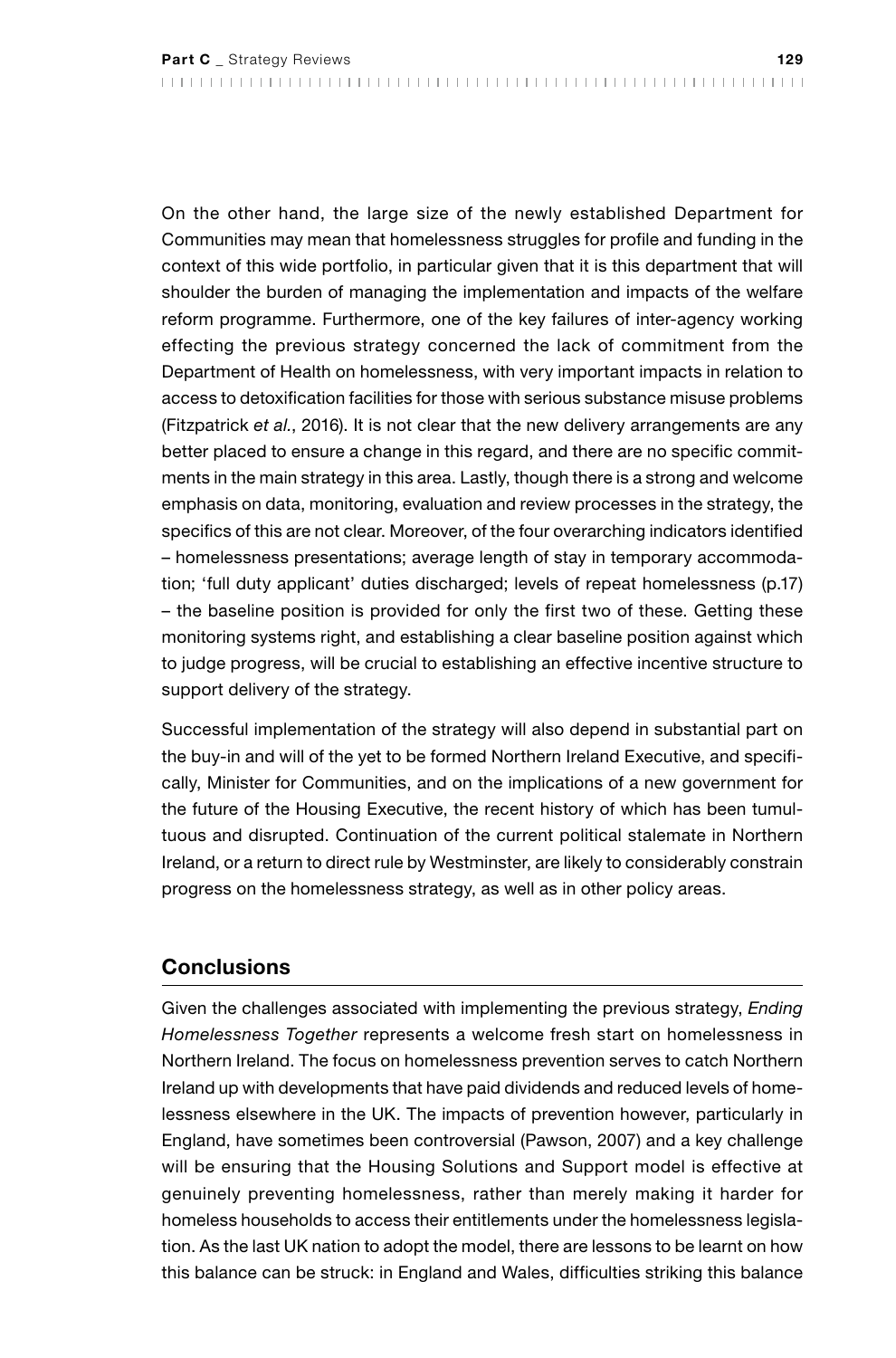have ultimately led to legal reform and the integration of prevention work with local authorities' other statutory duties on homelessness. In Scotland, this challenge has curtailed the assertiveness of prevention efforts.

In other ways, the new strategy stands out from developments seen elsewhere in the UK. First, the focus on hidden homelessness – and a communication strategy to address it – is a distinct and ambitious approach in the UK context. This reflects evidence of relatively high rates of hidden homelessness in Northern Ireland, and the willingness to address this directly is to be applauded. Whether this generates increased demand for support, and how that is addressed in the context of limited resources and the impacts of welfare cuts, will be an important question going forward. Second, the strategy appears to represent a reining in (apparently due to concerns over cost) of previous enthusiasm for Housing First as a mainstream solution to chronic homelessness. This is to be lamented, given the very strong evidence base on the effectiveness of the model, including in Belfast specifically, and the controversy surrounding street deaths in Belfast. It also stands in contrast to the direction of travel now underway in England.

The key question raised by this review of the new strategy is whether it can be implemented effectively. Apparent sector buy-in to the substantive content of the strategy will no doubt help in this regard, as will the built-in focus on oversight and delivery arrangements and monitoring and evaluation. The broader context faced by the Housing Executive and Department for Communities, however, is extremely challenging: implementation of the strategy will run alongside the extension of most aspects of the UK-wide welfare reform programme to Northern Ireland, the considerable negative impacts of which on homelessness are now very clear, especially in England. This challenge will need to be navigated in the wider context of uncertainty around Brexit – and its complex and particular implications in Northern Ireland given its shared border with the Republic of Ireland – together with a domestic political crisis that has left Northern Ireland without a functioning executive for most of 2017, albeit with some Northern Irish political leaders now being in a highly privileged position to negotiate with the UK Government. The evolution of these unique political factors is likely to have significant implications for the homelessness strategy one way or another, in relation to the finances available to pursue its objectives, the buy-in and will of the Minister for Communities and wider executive, and the next chapter in the story of the Northern Ireland Housing Executive's fortunes. There is a considerable task ahead therefore in ensuring that the new homelessness strategy achieves real positive impacts for those experiencing or at risk of homelessness in Northern Ireland.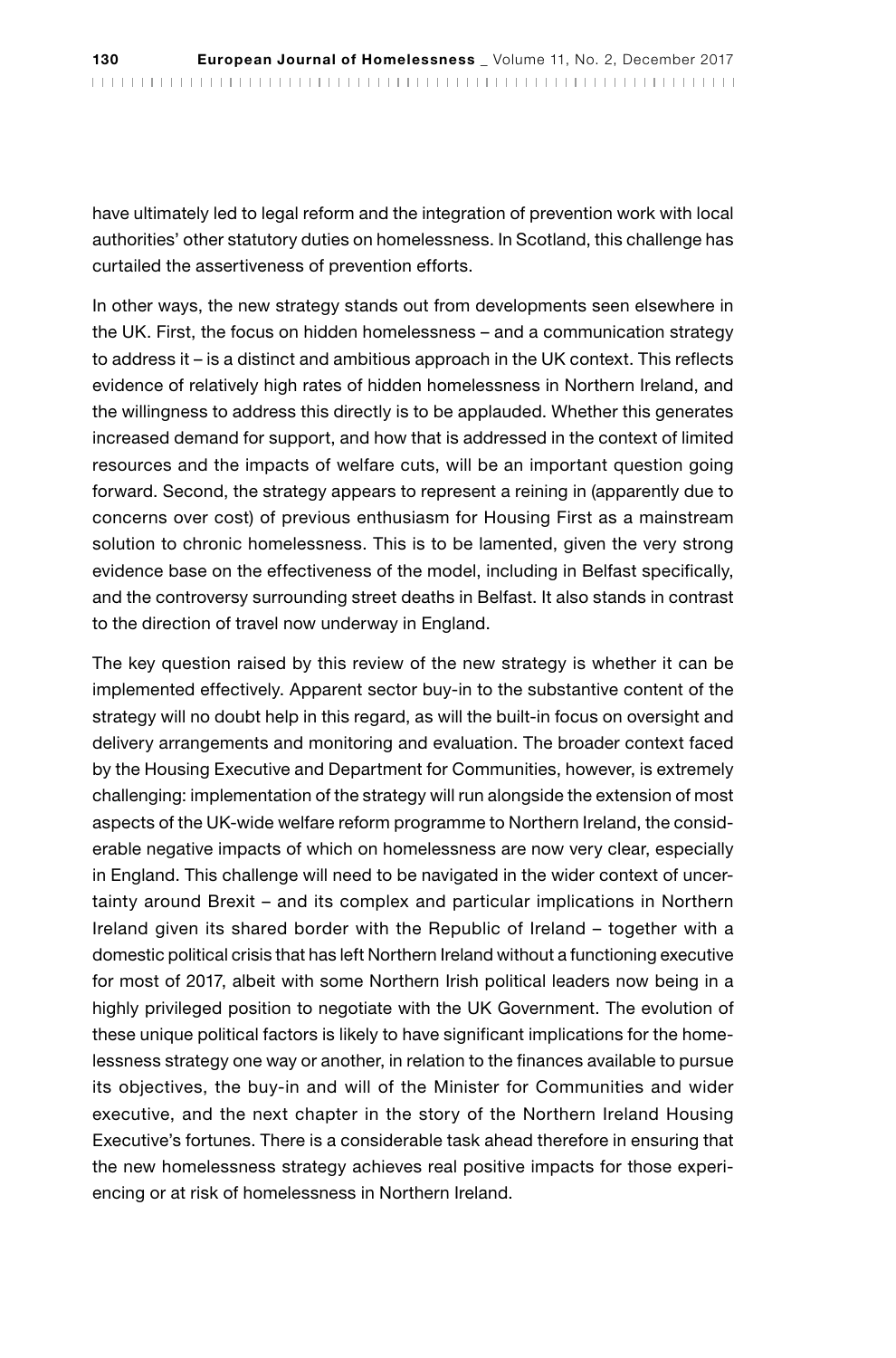#### \ References

Beatty, C., Cole, I., Green, S., Kemp, P., Marshall, B., Powell, R. & Wilson, I. (2012) *Monitoring the Impact of Recent Measures Affecting Housing Benefit and Local Housing Allowances in the Private Rented Sector in Northern Ireland* (London: Department of Work and Pensions).

Boyle, D., Palmer, J. and Ahmen, S. (2016) *The Efficiency and Effectiveness of the Housing First Support Service Piloted by Depaul in Belfast, Funded by Supporting People: an SROI Evaluation* (Portsmouth: North Harbour Consulting).

Boyle, F. and Pleace, N. (2017) *The Homelessness Strategy for Northern Ireland 2012-2017: An Evaluation* (Belfast: Northern Ireland Housing Executive).

Bramley, G. and Fitzpatrick, S. with Edwards, J., Ford, D., Johnsen, S., Sosenko, F. and Watkins, D. (2015) *Hard Edges: Mapping Severe and Multiple Disadvantage* (London: The Lankelly Chase Foundation).

Charted Institute of Housing, Department for Social Development and SmartMove (2011) *Making the Most of Northern Ireland's Private Rented Sector to Meet Housing Need* [http://www.cih.org/resources/PDF/NI%20policy%20docs/Making%20the%20](http://www.cih.org/resources/PDF/NI%20policy%20docs/Making%20the%20most%20of%20NI%20private%20rented%20sector%20to%20meet%20need.pdf) [most%20of%20NI%20private%20rented%20sector%20to%20meet%20need.pdf](http://www.cih.org/resources/PDF/NI%20policy%20docs/Making%20the%20most%20of%20NI%20private%20rented%20sector%20to%20meet%20need.pdf)

Clarke, A. and Monk, S. (2013) *The Role of the Private Rented Sector in Preventing Homelessness: Identifying Good Practice and the Impact of Policy Change* (Cambridge: Cambridge Centre for Housing and Planning Research, University of Cambridge).

Dobie, S., Sanders, B., and Teixeira, L. (2014) *Turned Away: The Treatment of Single Homeless People by Local Authority Homelessness Services in England* (London: Crisis).

Department for Social Development (2012) *Facing the Future: Housing Strategy for Northern Ireland. Consultation on Northern Ireland Housing Strategy 2012-2017* (Belfast: Department for Social Development).

Department for Social Development (2015) *Supporting People Review: Final Report* (Belfast: Department for Social Development).

Evason, E. (2016) *Welfare Reform Mitigations Working Group Report January 2016*. [https://www.executiveoffice-ni.gov.uk/sites/default/files/publications/](https://www.executiveoffice-ni.gov.uk/sites/default/files/publications/ofmdfm/welfare-reform-mitigations-working-group-report.pdf) [ofmdfm/welfare-reform-mitigations-working-group-report.pdf](https://www.executiveoffice-ni.gov.uk/sites/default/files/publications/ofmdfm/welfare-reform-mitigations-working-group-report.pdf)

Fitzpatrick, S. and Watts, B. (2016) Poverty and Complex Needs, in: *UK Poverty: Causes, Costs and Solutions*, pp.218-247. (York: Joseph Rowntree Foundation).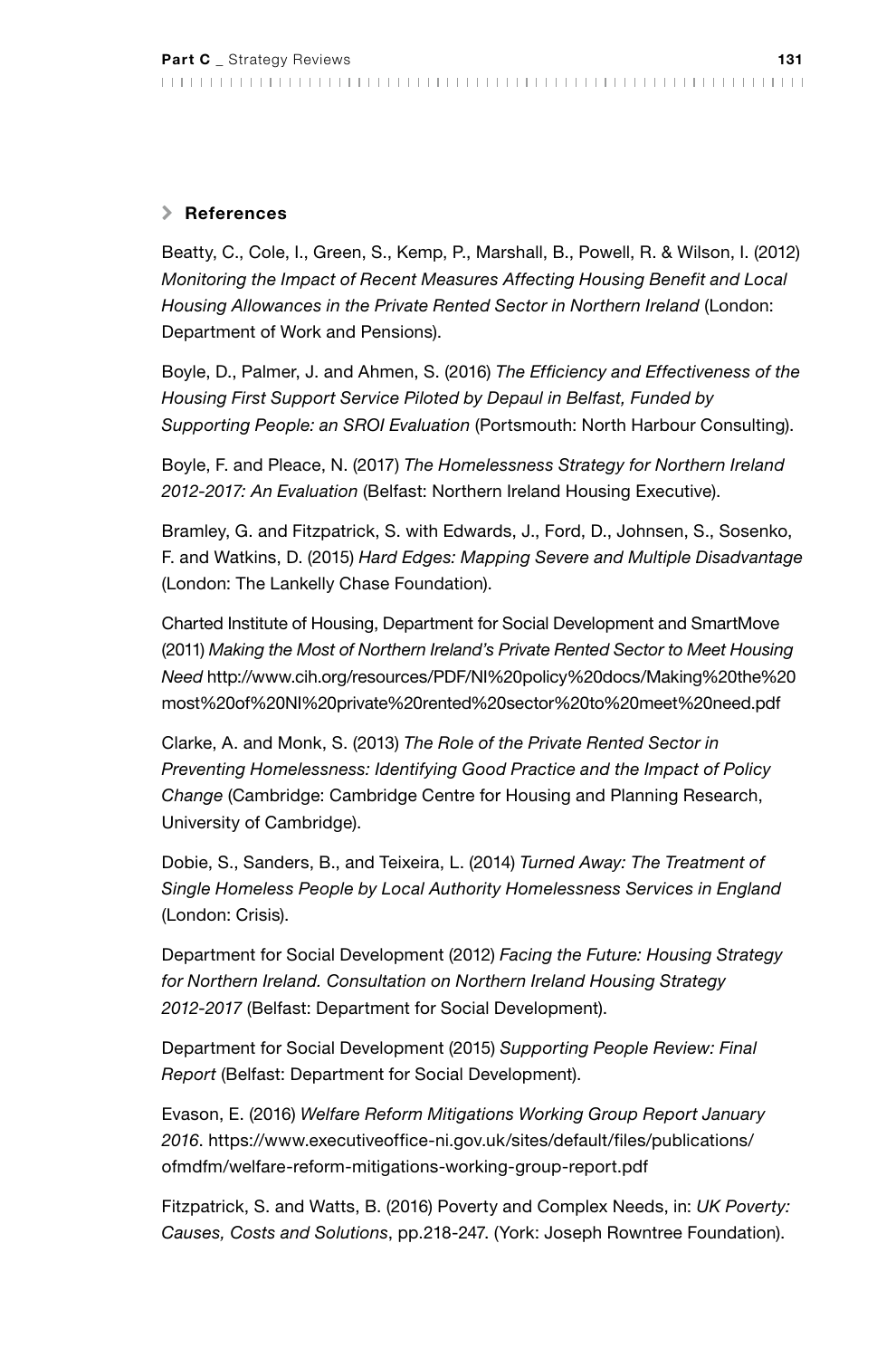Fitzpatrick, S. Bretherton, J., Jones, A., Pleace, N. & Quilgars, D. (2010) *The Glasgow Hostel Closure and Re-provisioning Programme: Final Report on the Findings from a Longitudinal Evaluation* (York: Centre for Housing Policy, University of York).

Fitzpatrick, S., Pawson, H., Bramley, G. and Wilcox, S. (2011) *The Homelessness Monitor: Tracking the Impacts of Policy and Economic Change in England 2011-2013* (London: Crisis).

Fitzpatrick, S., Pawson, H., Bramley, G., Wilcox, S. and Watts, B. (2014) *The Homelessness Monitor: Northern Ireland 2013* (London: Crisis/ Joseph Rowntree Foundation).

Fitzpatrick, S., Pawson, H., Bramley, G., Wilcox, S. and Watts, B. (2015) *The Homelessness Monitor: Scotland 2015* (London: Crisis/ Joseph Rowntree Foundation).

Fitzpatrick, S., Pawson, H., Bramley, G., Wilcox, S. and Watts, B. (2016) *The Homelessness Monitor: Northern Ireland 2016* (London: Crisis/ Joseph Rowntree Foundation).

Fitzpatrick, S., Pawson, H., Bramley, G., Wilcox, S. and Watts, B. (2017a) *The Homelessness Monitor: England 2017* (London: Crisis/ Joseph Rowntree Foundation).

Fitzpatrick, S., Pawson, H., Bramley, G., Wilcox, S. and Watts, B. (2017b) *The Homelessness Monitor: Wales 2017* (London: Crisis/ Joseph Rowntree Foundation).

Fitzpatrick, S., Pawson, H., Bramley, G., Wilcox, S. and Watts, B. (2012) *The Homelessness Monitor: Scotland 2012* (London: Crisis/ Joseph Rowntree Foundation).

Gray, P., Keenan, M., McAnulty, U., Clarke, A., Monk, S. and Tang, C. (2013) *Research to Inform Fundamental Review of Social Housing Allocations Policy. Final Report: Conclusions and Recommendations*.<http://uir.ulster.ac.uk/29108/>

House of Commons Communities and Local Government Committee (2016) *Homelessness. Third Report of Session 2016–17*. <https://www.publications.parliament.uk/pa/cm201617/cmselect/cmcomloc/40/40.pdf>

Johnsen, S. and Watts, B. (2014) *Homelessness and Poverty: Reviewing the Links*  (Edinburgh: Heriot-Watt University).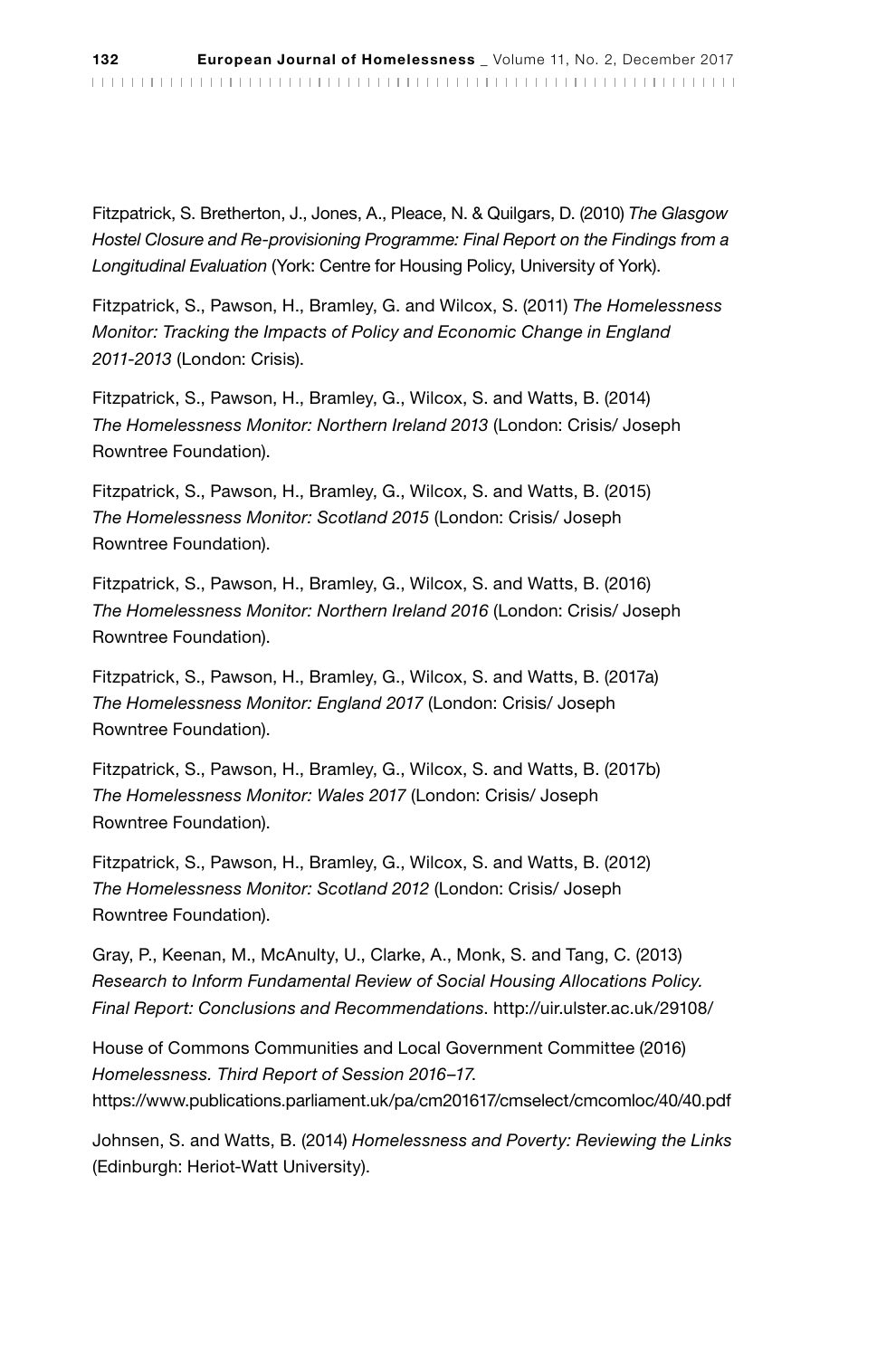Mahaffy, R. (2013) *Preventing Homelessness: The Housing Options Approach. A Review of the Scottish Experience and Considerations for Northern Ireland*. Paper presented at Preventing Homelessness – The Housing Options Approach Seminar, Ballymena, Northern Ireland, 11th October 2013.

McCoy, S. and Hug, B. (2016) *Danger Zones and Stepping Stones: Young People's Experiences of Hidden Homelessness* (London: DePaul).

Northern Ireland Housing Executive (2012) *Homelessness Strategy for Northern Ireland 2012-2017* (Belfast: Northern Ireland Housing Executive).

Northern Ireland Housing Executive (2016) *Belfast Street Needs Audit* (Belfast: Northern Ireland Housing Executive).

Northern Ireland Housing Executive (2017) *Ending Homelessness Together: Homelessness Strategy for Northern Ireland 2017-2022* (Belfast: Northern Ireland Housing Executive).

Northern Ireland Executive (2016) *Draft Programme for Government Framework 2016*. [https://www.northernireland.gov.uk/sites/default/files/consultations/newnigov/](https://www.northernireland.gov.uk/sites/default/files/consultations/newnigov/draft-pfgframework-2016-21.pdf) [draft-pfgframework-2016-21.pdf](https://www.northernireland.gov.uk/sites/default/files/consultations/newnigov/draft-pfgframework-2016-21.pdf)

O'Sullivan, E. (2016) Ending Homelessness in Ireland: Ambition, Adversity, Adaption?, *European Journal of Homelessness* 10(2) pp.11-39.

Padgett, D., Henwood, B. and Tsemberis, S. (2016) *Housing First: Ending Homelessness, Transforming Systems, and Changing Lives* (New York: Oxford University Press).

Pawson, H. (2007) Local Authority Homelessness Prevention in England: Empowering Consumers or Denying Rights?, *Housing Studies* 22(6) pp.867-884.

Reeve, K. (2004) *Hidden Homelessness: The Experience of Homeless People Living in Squats. Life on the Margins* (London: Crisis).

Reeve, K., Cole, I., Batty, E., Foden, M., Green, S. and Pattison, B. (2016) *Home: No Less Will Do – Homeless People's Access to the Private Rented Sector* (London: Crisis).

Scottish Housing Regulator (2014) *Housing Options in Scotland: A Thematic Inquiry* (Edinburgh: Scottish Housing Regulator).

Shelter Scotland (2016) *Far From Fixed: Why Scotland Needs a National Homelessness Strategy* (Edinburgh: Shelter Scotland).